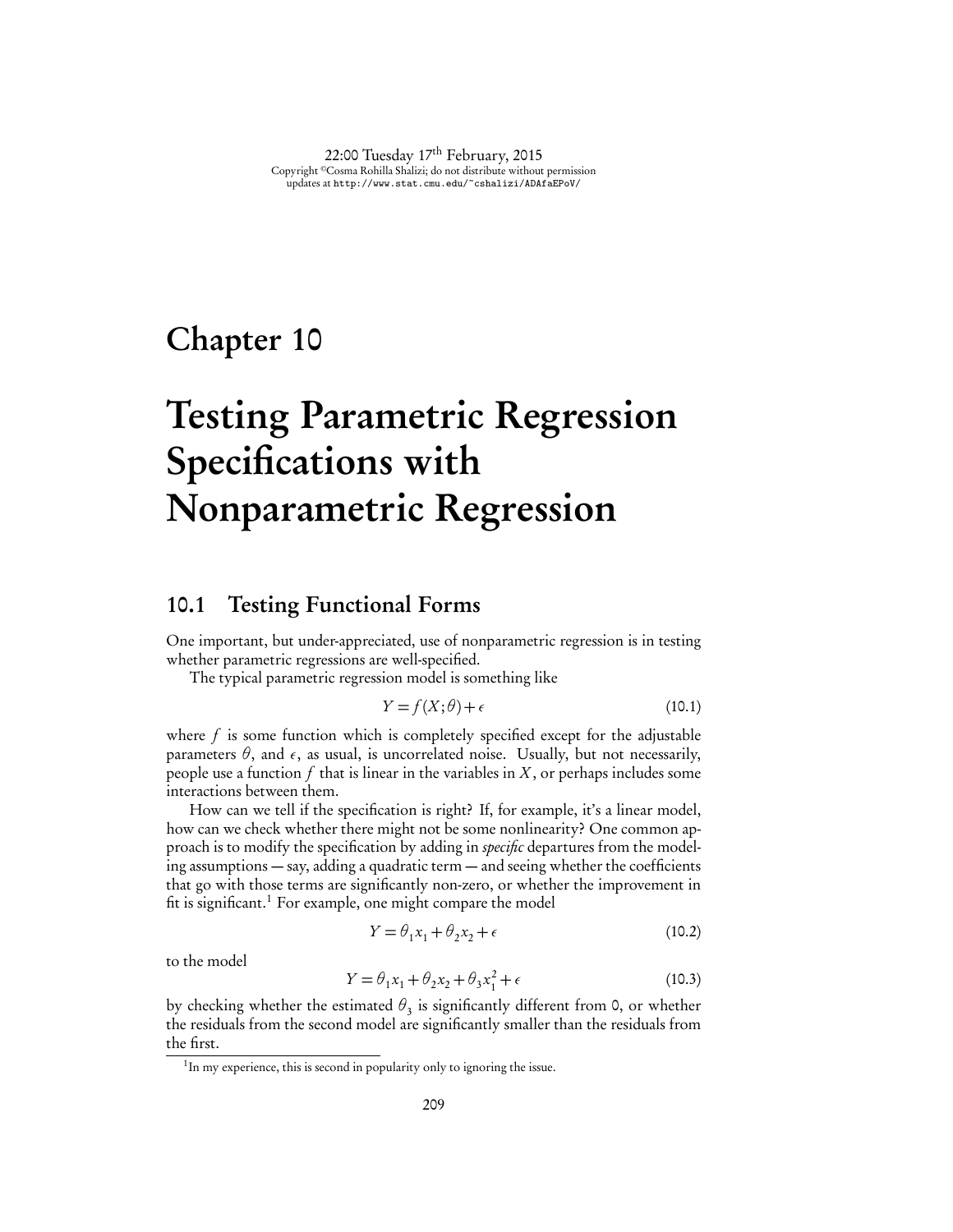This can work, *if* you have chosen the right nonlinearity to test. It has the power to detect certain mis-specifications, if they exist, but not others. (What if the departure from linearity is not quadratic but cubic?) If you have good reasons to think that when the model is wrong, it can only be wrong in certain ways, fine; if not, though, why only check for those errors?

Nonparametric regression effectively lets you check for *all* kinds of systematic errors, rather than singling out a particular one. There are three basic approaches, which I give in order of increasing sophistication.

- If the parametric model is right, it should predict as well as, or even better than, the non-parametric one, and we can check whether  $MSE_p(\theta) - MSE_{np}(\hat{r})$  is sufficiently small.
- If the parametric model is right, the non-parametric estimated regression curve should be very close to the parametric one. So we can check whether  $f(x;\theta)$  –  $\hat{r}(x)$  is approximately zero everywhere.
- If the parametric model is right, then its *residuals* should be patternless and independent of input features, because

$$
\mathbf{E}[Y - f(x;\theta)|X] = \mathbf{E}[f(x;\theta) + \epsilon - f(x;\theta)|X] = \mathbf{E}[\epsilon|X] = 0 \quad (10.4)
$$

So we can apply non-parametric smoothing to the parametric residuals,  $y$  $f(x; \theta)$ , and see if their expectation is approximately zero everywhere.

We'll stick with the first procedure, because it's simpler for us to implement computationally. However, it turns out to be easier to develop theory for the other two, and especially for the third — see Li and Racine (2007, ch. 12), or Hart (1997).

Here is the basic procedure.

- 1. Get data  $(x_1, y_1), (x_2, y_2), \ldots (x_n, y_n)$ .
- 2. Fit the parametric model, getting an estimate  $\theta$ , and in-sample mean-squared error  $MSE_{p}(\theta)$ .
- 3. Fit your favorite nonparametric regression (using cross-validation to pick control settings as necessary), getting curve  $\hat{r}$  and in-sample mean-squared error  $MSE_{np}(\widehat{r})$ .
- 4. Calculate  $\hat{t} = MSE_p(\theta) MSE_{np}(\hat{r})$ .
- 5. Simulate from the parametric model  $\theta$  to get faked data  $(x'_1, y'_1), \ldots, (x'_n, y'_n)$ .
- 6. Fit the parametric model to the simulated data, getting estimate  $\tilde{\theta}$  and  $MSE_{p}(\tilde{\theta}).$
- 7. Fit the nonparametric model to the simulated data, getting estimate ˜*r* and  $MSE_{np}(\tilde{r})$ .

22:00 Tuesday 17<sup>th</sup> February, 2015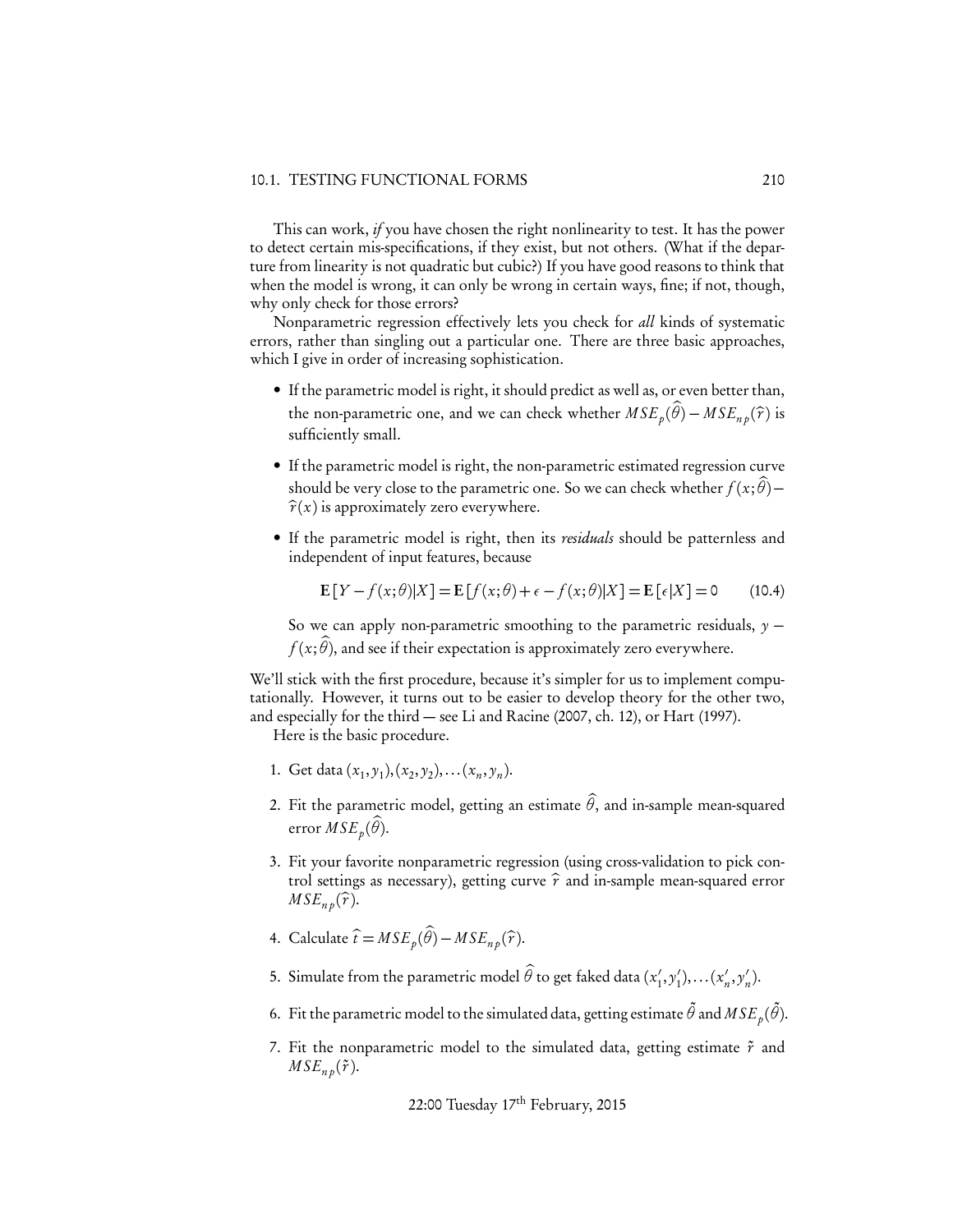- 8. Calculate  $\tilde{T} = MSE_p(\tilde{\theta}) MSE_{np}(\tilde{r})$ .
- 9. Repeat steps 5–8 many times to get an estimate of the distribution of *T* .
- 10. The *p*-value is  $\frac{1+\#\{\tilde{T}>\hat{i}\}}{1+\#T}$ .

Let's step through the logic. In general, the error of the non-parametric model will be converging to the smallest level compatible with the intrinsic noise of the process. What about the parametric model?

Suppose on the one hand that the parametric model *is* correctly specified. Then its error will also be converging to the minimum — by assumption, it's got the functional form right so bias will go to zero, and as  $\theta \to \theta_0$ , the variance will also go to zero. In fact, with enough data the correctly-specified parametric model will actually *generalize* better than the non-parametric model2.

Suppose on the other hand that the parametric model is mis-specified. Then it is predictions are systematically wrong, even with unlimited amounts of data — there's some bias which never goes away, no matter how big the sample. Since the nonparametric smoother does eventually come arbitrarily close to the true regression function, the smoother will end up predicting better than the parametric model.

Smaller errors for the smoother, then, suggest that the parametric model is wrong. But since the smoother has higher capacity, it could easily get smaller errors on a particular sample by chance and/or over-fitting, so only *big* differences in error count as evidence. Simulating from the parametric model gives us surrogate data which looks just like reality ought to, *if* the model is true. We then see how much better we could expect the non-parametric smoother to fit *under the parametric model*. If the non-parametric smoother fits the actual data much better than this, we can reject the parametric model with high confidence: it's really unlikely that we'd see that big an improvement from using the nonparametric model just by luck.<sup>3</sup>

As usual, we simulate from the parametric model simply because we have no hope of working out the distribution of the differences in MSEs from first principles. This is an example of our general strategy of bootstrapping.

#### 10.1.1 Examples of Testing a Parametric Model

Let's see this in action. First, let's detect a reasonably subtle nonlinearity. Take the non-linear function  $g(x) = \log 1 + x$ , and say that  $Y = g(x) + \epsilon$ , with  $\epsilon$  being IID Gaussian noise with mean 0 and standard deviation 0.15. (This is one of the examples from §4.2.) Figure 10.1 shows the regression function and the data. The nonlinearity is clear with the curve to "guide the eye", but fairly subtle.

A simple linear regression looks pretty good:

<sup>&</sup>lt;sup>2</sup>Remember that the smoother must, so to speak, use up some of the degrees of freedom in the data to figure out the shape of the regression function. The parametric model, on the other hand, takes the shape of the basic shape regression function as given, and uses all the degrees of freedom to tune its parameters.

<sup>3</sup>As usual with *p*-values, this is not symmetric. A high *p*-value might mean that the true regression function is very close to  $r(x;\theta)$ , or it might just mean that we don't have enough data to draw conclusions.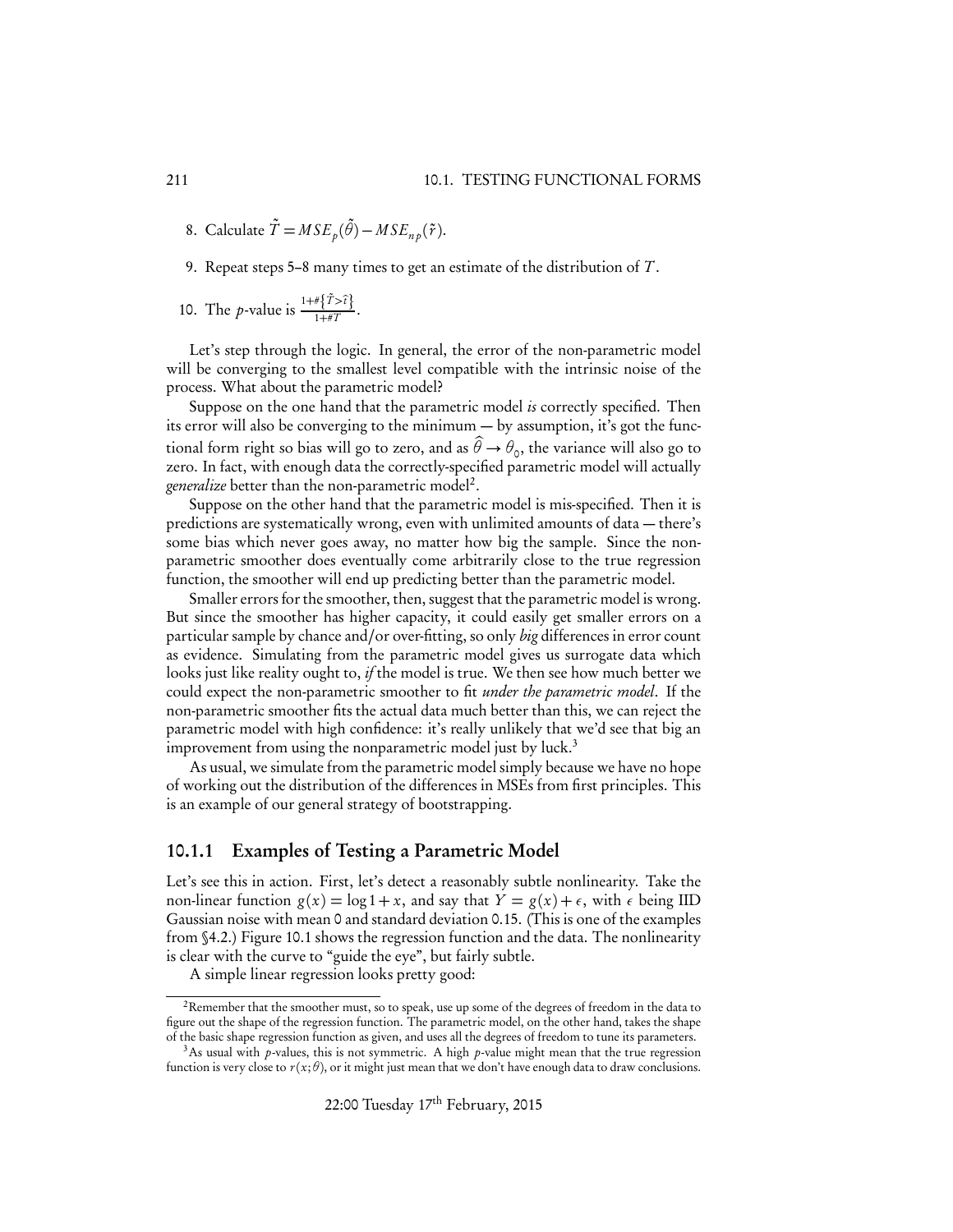```
x <- runif(300,0,3)
yg <- log(x+1)+rnorm(length(x),0,0.15)
gframe <- data.frame(x=x,y=yg)
plot(x,yg,xlab="x",ylab="y",pch=16,cex=0.5)
curve(log(1+x),col="grey",add=TRUE,lwd=4)
```


FIGURE 10.1: *True regression curve (grey) and data points (circles). The curve*  $g(x) = \log 1 + x$ *.*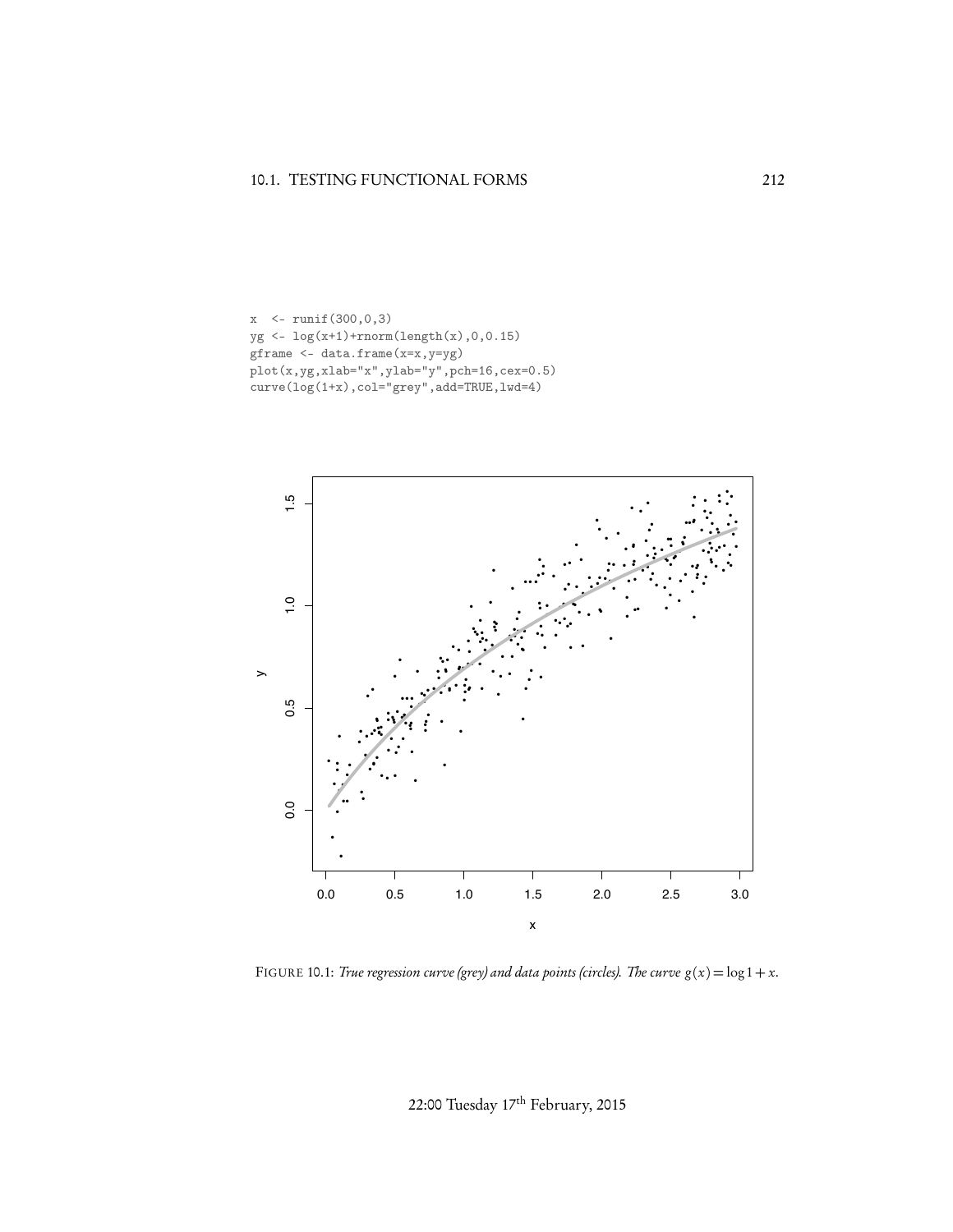```
glimit = lm(y^x, data = gf = gprint(summary(glinfit),signif.stars=FALSE,digits=2)
##
## Call:
## lm(formula = y \tilde{x}, data = gframe)##
## Residuals:
## Min 1Q Median 3Q Max
## -0.501 -0.103 0.005 0.088 0.439
##
## Coefficients:
## Estimate Std. Error t value Pr(>|t|)
## (Intercept) 0.230 0.018 13 <2e-16
## x 0.416 0.010 41 <2e-16
##
## Residual standard error: 0.15 on 298 degrees of freedom
## Multiple R-squared: 0.85,Adjusted R-squared: 0.85
## F-statistic: 1.6e+03 on 1 and 298 DF, p-value: <2e-16
```
 $R^2$  is ridiculously high — the regression line preserves 84.6683 percent of the variance in the data. The *p*-value reported by R is also very, very low, which seems good, but remember all this really means is "you'd have to be crazy to think a flat line fit better than one with a slope" (Figure 10.2)

The in-sample MSE of the linear fit is<sup>4</sup>

```
mean(residuals(glinfit)^2)
## [1] 0.02379
```
The nonparametric regression has a somewhat smaller MSE<sup>5</sup>

library(np)

```
## Nonparametric Kernel Methods for Mixed Datatypes (version 0.60-2)
## [vignette("np_faq",package="np") provides answers to frequently asked questions]
```
gnpr <- npreg(y~x,data=gframe) gnpr\$MSE

So *t* ˆ is

```
(t.hat = mean(glimit $residual ^2) - gnpr$MSE)
## [1] 0.004468
```
22:00 Tuesday 17<sup>th</sup> February, 2015

<sup>&</sup>lt;sup>4</sup>If we ask R for the MSE, by doing summary(glinfit)\$sigma2, we get 0.024. This differs from the man of the squared residuals by a factor of factor of  $n/(n-2) = 300/298 = 1.0067$ , because R is trying to estimate the out-of-sample error by scaling up the in-sample error, the same way the estimated population variance scales up the sample variance. We want to compare in-sample fits.

<sup>&</sup>lt;sup>5</sup>npreg does not apply the kind of correction mentioned in the previous footnote.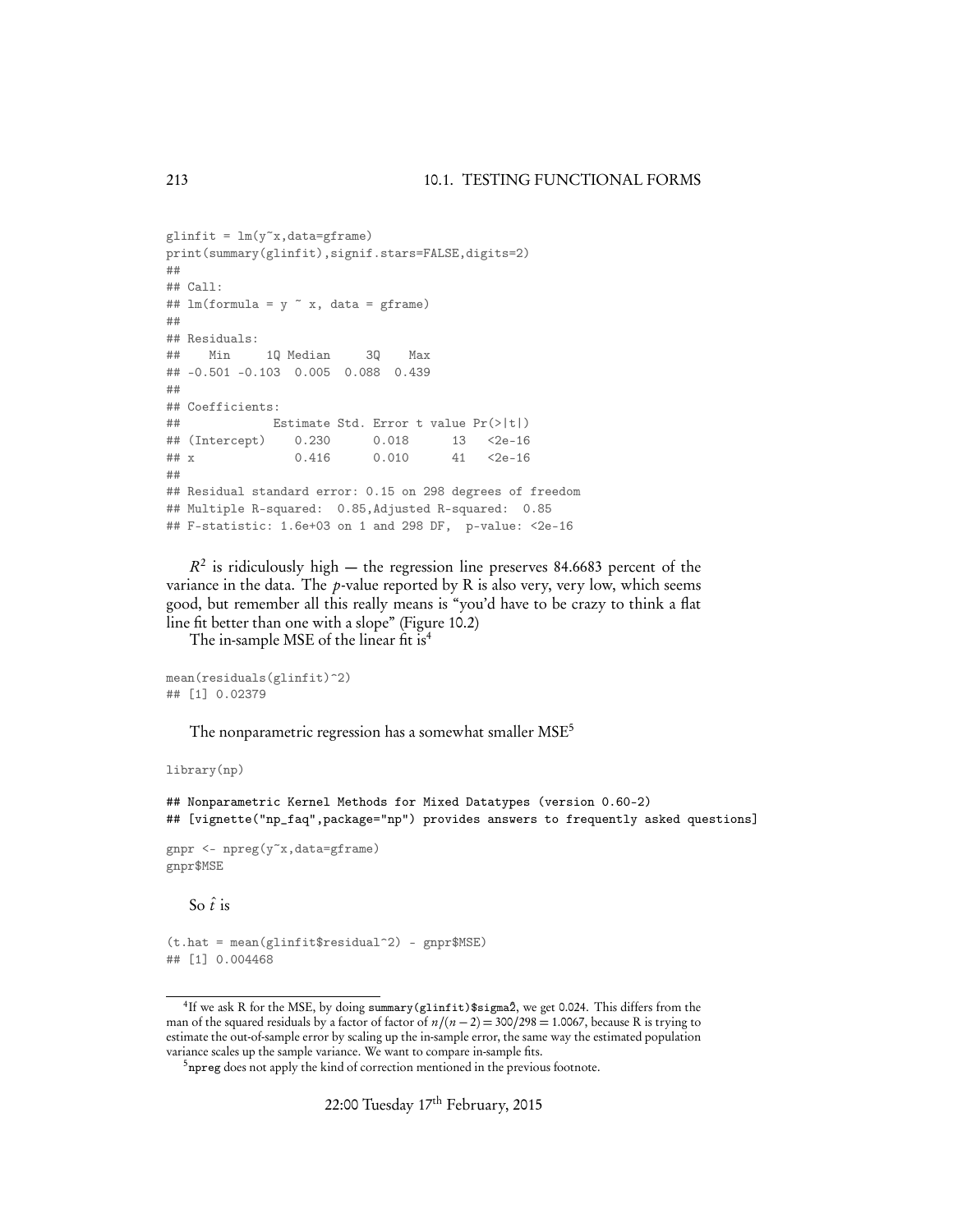plot(x,yg,xlab="x",ylab="y",pch=16,cex=0.5) curve(log(1+x),col="grey",add=TRUE,lwd=4) abline(glinfit,lwd=4)



FIGURE 10.2: *As previous figure, but adding the least-squares regression line (black). Line widths exaggerated for clarity.*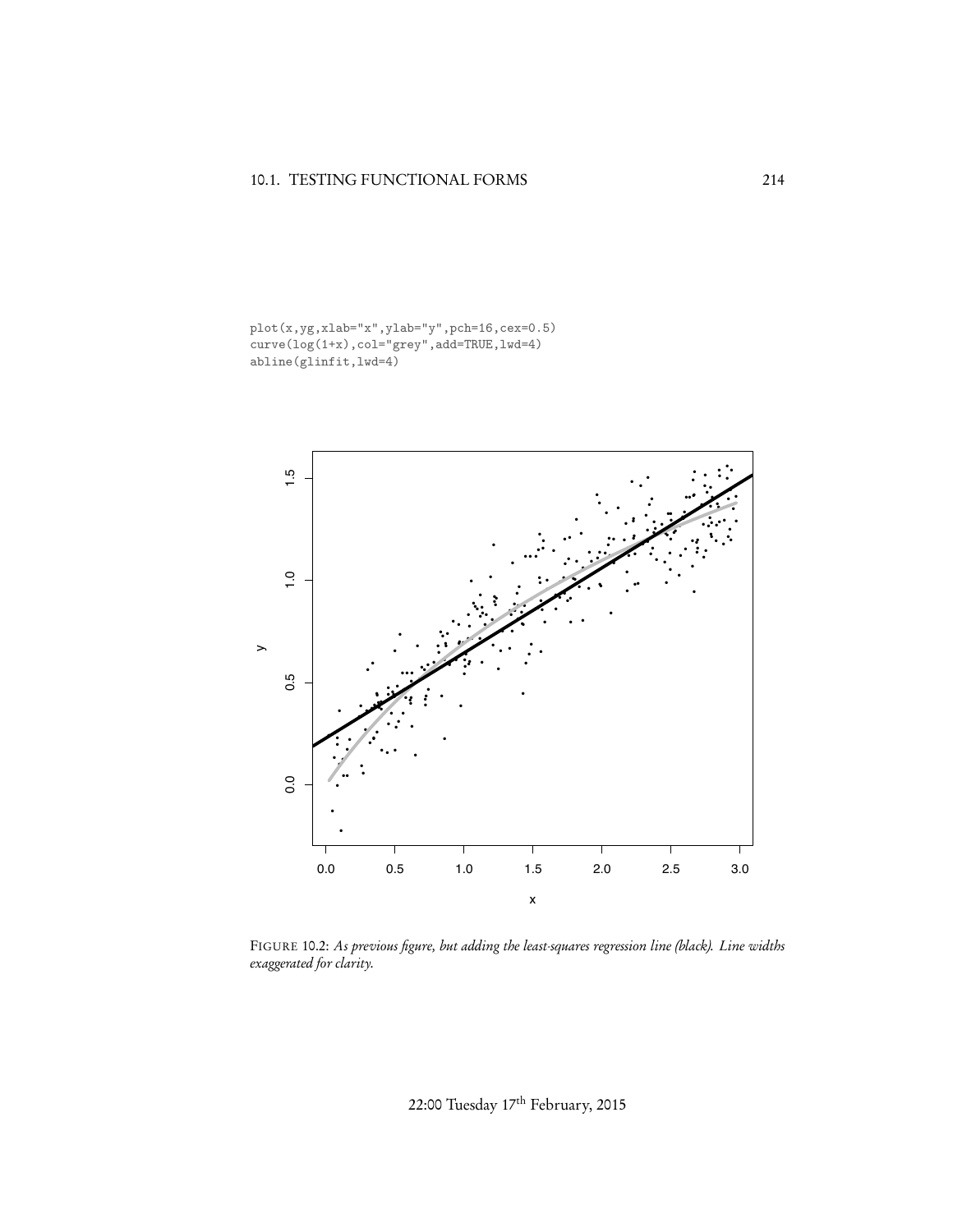```
# One surrogate data set for simple linear regression
# Inputs: linear model (linfit), x values at which to
  # simulate (test.x)
# Outputs: Data frame with columns x and y
sim.lm <- function(linfit, test.x) {
 n <- length(test.x)
  sim.frame <- data.frame(x=test.x)
    # Add the y column later
 sigma <- summary(linfit)$sigma*(n-2)/n # MLE value
  y.sim <- predict(linfit,newdata=sim.frame)
 y.sim <- y.sim + rnorm(n,0,sigma) # Add noise
  sim.frame <- data.frame(sim.frame, y=y.sim) # Adds column
 return(sim.frame)
}
```
CODE EXAMPLE 25: *Simulate a new data set from a linear model, assuming homoskedastic Gaussian noise. It also assumes that there is one input variable,* x*, and that the response variable is called* y*. Could you modify it to work with multiple regression?*

Now we need to simulate from the fitted parametric model, using its estimated coefficients and noise level. We have seen several times now how to do this. The function sim.lm in Example 25 does this, along the same lines as the examples in Chapter 6; it assumes homoskedastic Gaussian noise. Again, as before, we need a function which will calculate the difference in MSEs between a linear model and a kernel smoother fit to the same data set — which will do automatically what we did by hand above. This is calc.T in Example 26. Note that the kernel bandwidth has to be re-tuned to each new data set.

If we call calc.T on the output of sim.lm, we get one value of the test statistic under the null distribution:

calc.T(sim.lm(glinfit,x))

Now we just repeat this a lot to get a good approximation to the sampling distribution of *T* under the null hypothesis:

null.samples.T <- replicate(200,calc.T(sim.lm(glinfit,x)))

This takes some time, because each replication involves not just generating a new simulation sample, but also cross-validation to pick a bandwidth. This adds up to about a second per replicate on my laptop, and so a couple of minutes for 200 replicates.

(While the computer is thinking, look at the command a little more closely. It leaves the x values alone, and only uses simulation to generate new *y* values. This is appropriate here because our model doesn't really *say* where the x values came from; it's just about the conditional distribution of *Y given X* . If the model we were testing specified a distribution for *x*, we should generate *x* each time we invoke calc.T. If

22:00 Tuesday 17<sup>th</sup> February, 2015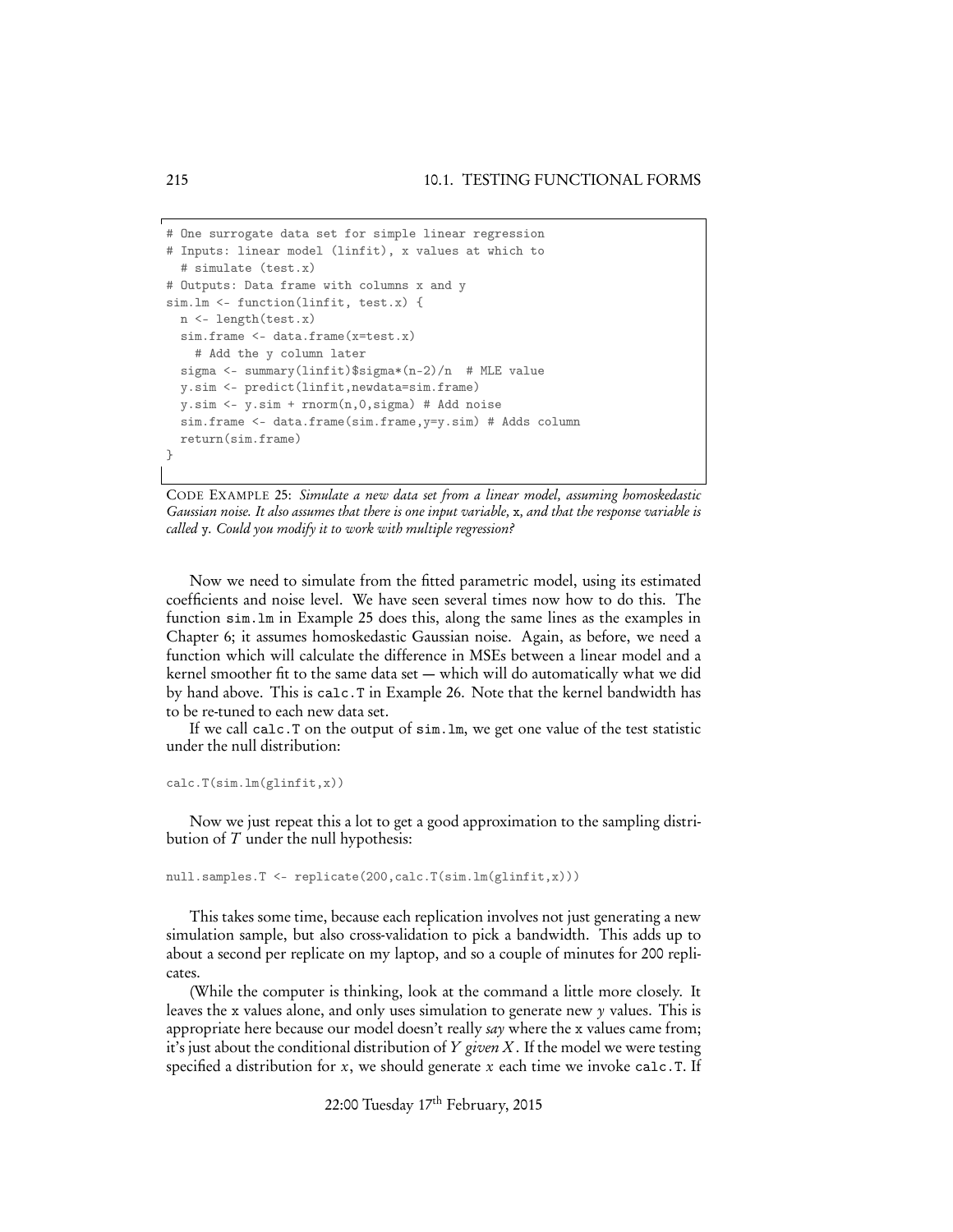```
# Calculate the difference-in-MSEs test statistic
# Inputs: A data frame (my.data)
# Presumes: data has columns "x" and "y", which are input
  # and response
# Calls: np::npreg
# Output: Difference in MSEs between linear model and
  # kernel smoother
calc.T <- function(data) {
  # Fit the linear model, extract residuals, calculate MSE
  MSE.p \leftarrow mean((lm(y^x, data=data)$residuals)^2)
  # npreg gets unhappy when called with a "data" argument
  # that is defined inside this function; npregbw does
  # not complain
  MSE.np.bw <- npregbw(y~x,data=data)
  MSE.np <- npreg(MSE.np.bw)$MSE
  return(MSE.p - MSE.np)
}
```
CODE EXAMPLE 26: *Calculate the difference-in-MSEs test statistic.*

the specification is vague, like "*x* is IID" but with no particular distribution, then resample *X* .)

When it's done, we can plot the distribution and see that the observed value  $\hat{t}$  is pretty far out along the right tail (Figure 10.3). This tells us that it's very unlikely that npreg would improve so much on the linear model if the latter were true. In fact, exactly 0 of the simulated values of the test statistic were that big:

sum(null.samples.T > t.hat) ## [1] 0

Thus our estimated *p*-value is  $\leq$  0.005. We can reject the linear model pretty confidently.<sup>6</sup>

As a second example, let's suppose that the linear model *is* right — then the test should give us a high *p*-value. So let us stipulate that in reality

$$
Y = 0.2 + 0.5x + \eta \tag{10.5}
$$

with  $\eta \sim \mathcal{N}(0, 0.15^2)$ . Figure 10.4 shows data from this, of the same size as before.

Repeating the same exercise as before, we get that  $\hat{t} = 9.8 \times 10^{-5}$ , together with a slightly different null distribution (Figure 10.5). Now the *p*-value is 0.88, which it would be quite rash to reject.

#### 10.1.2 Remarks

Other Nonparametric Regressions There is nothing especially magical about using kernel regression here. Any consistent nonparametric estimator (say, your fa-

<sup>&</sup>lt;sup>6</sup>If we wanted a more precise estimate of the *p*-value, we'd need to use more bootstrap samples.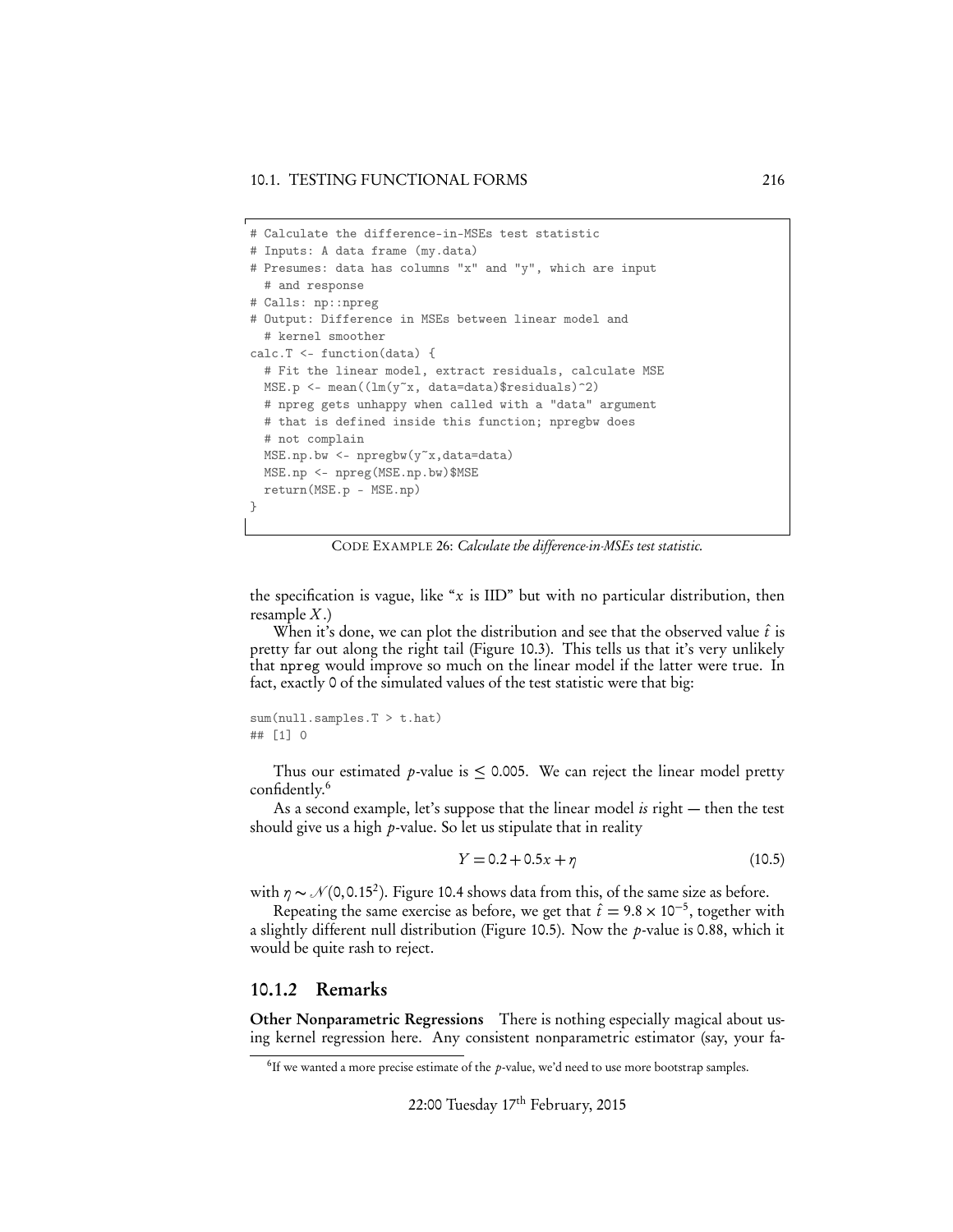hist(null.samples.T,n=31,xlim=c(min(null.samples.T),1.1\*t.hat),probability=TRUE) abline(v=t.hat)



**Histogram of null.samples.T**

FIGURE 10.3: *Histogram of the distribution of T* =  $MSE_p - MSE_{np}$  *for data simulated from the parametric model. The vertical line mark the observed value. Notice that the mode is positive and the distribution is right-skewed; this is typical.*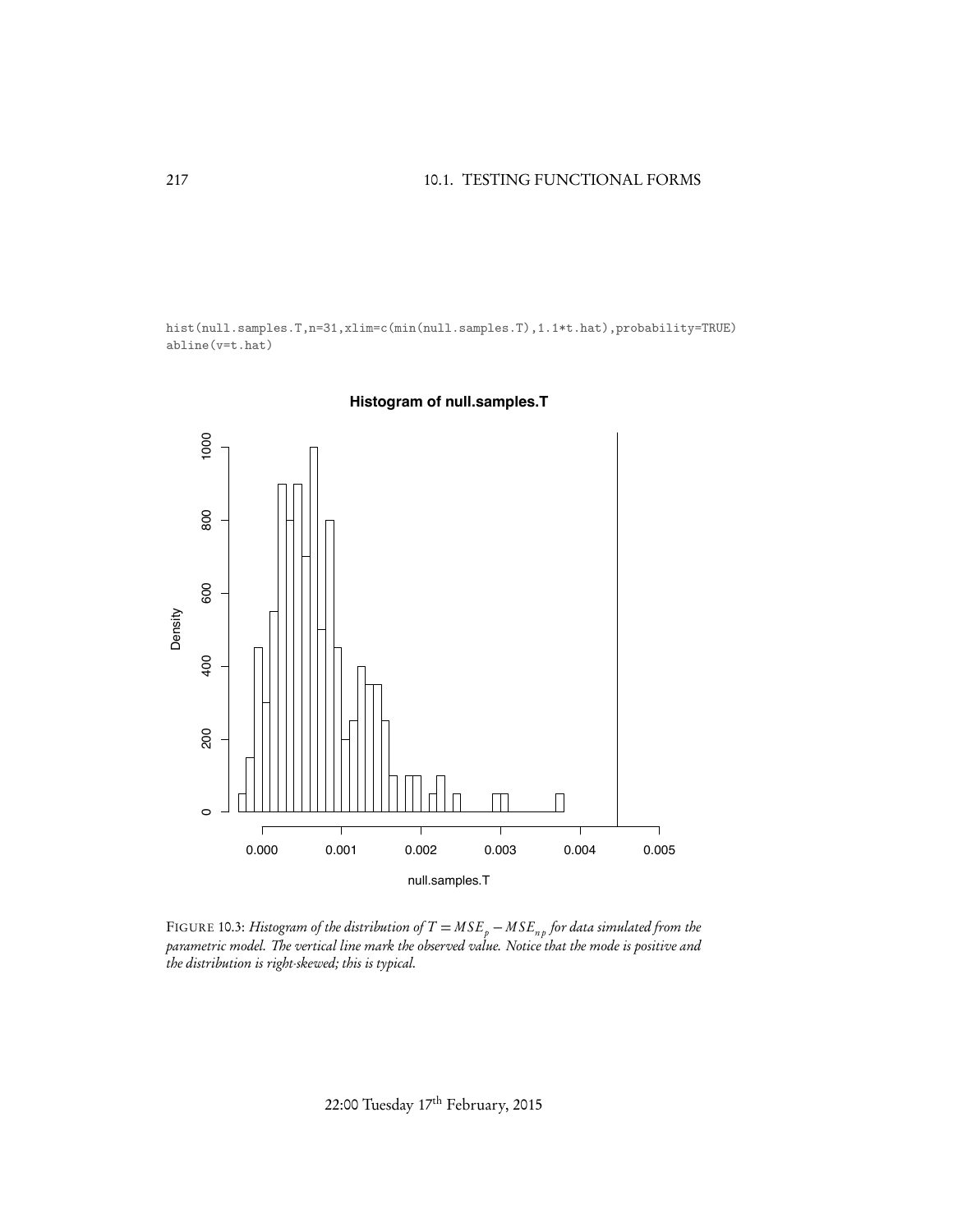$y2 = 0.2 + 0.5*x + rnorm(length(x), 0, 0.15)$ y2.frame <- data.frame(x=x,y=y2) plot(x,y2,xlab="x",ylab="y") abline(0.2,0.5,col="grey",lwd=2)



FIGURE 10.4: *Data from the linear model (true regression line in grey).*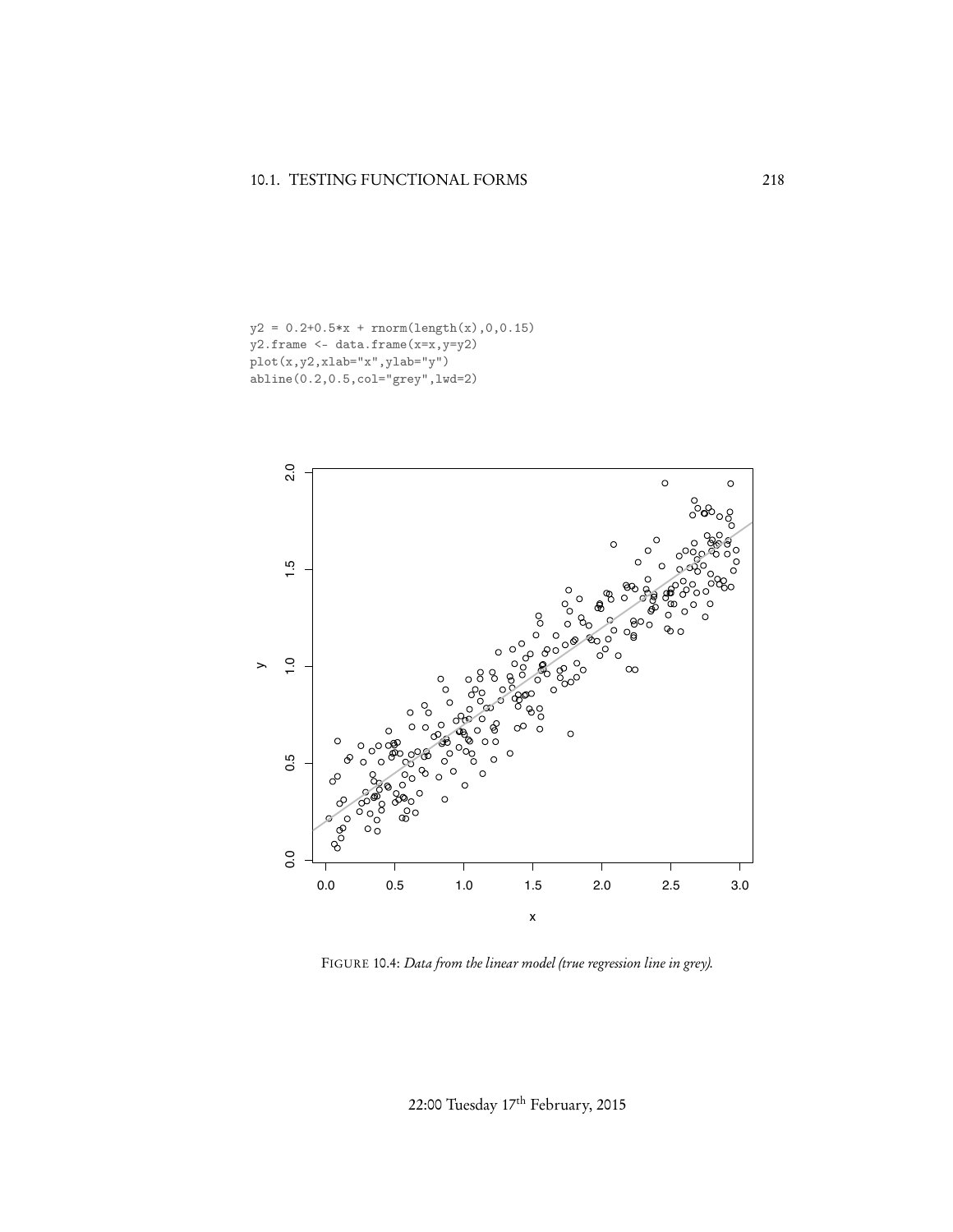```
y2.fit <- lm(y^{\sim}x, data=y2.frame)\verb"null.samples.T.y2 ~\texttt{~\leftarrow$ replicate(200, calc.T(sim.lm(y2.fit,x)))}t.hat2 <- calc.T(y2.frame)
hist(null.samples.T.y2,n=31,probability=TRUE)
abline(v=t.hat2)
```


**Histogram of null.samples.T.y2**

FIGURE 10.5: *As in Figure 10.3, but using the data and fits from Figure 10.4.*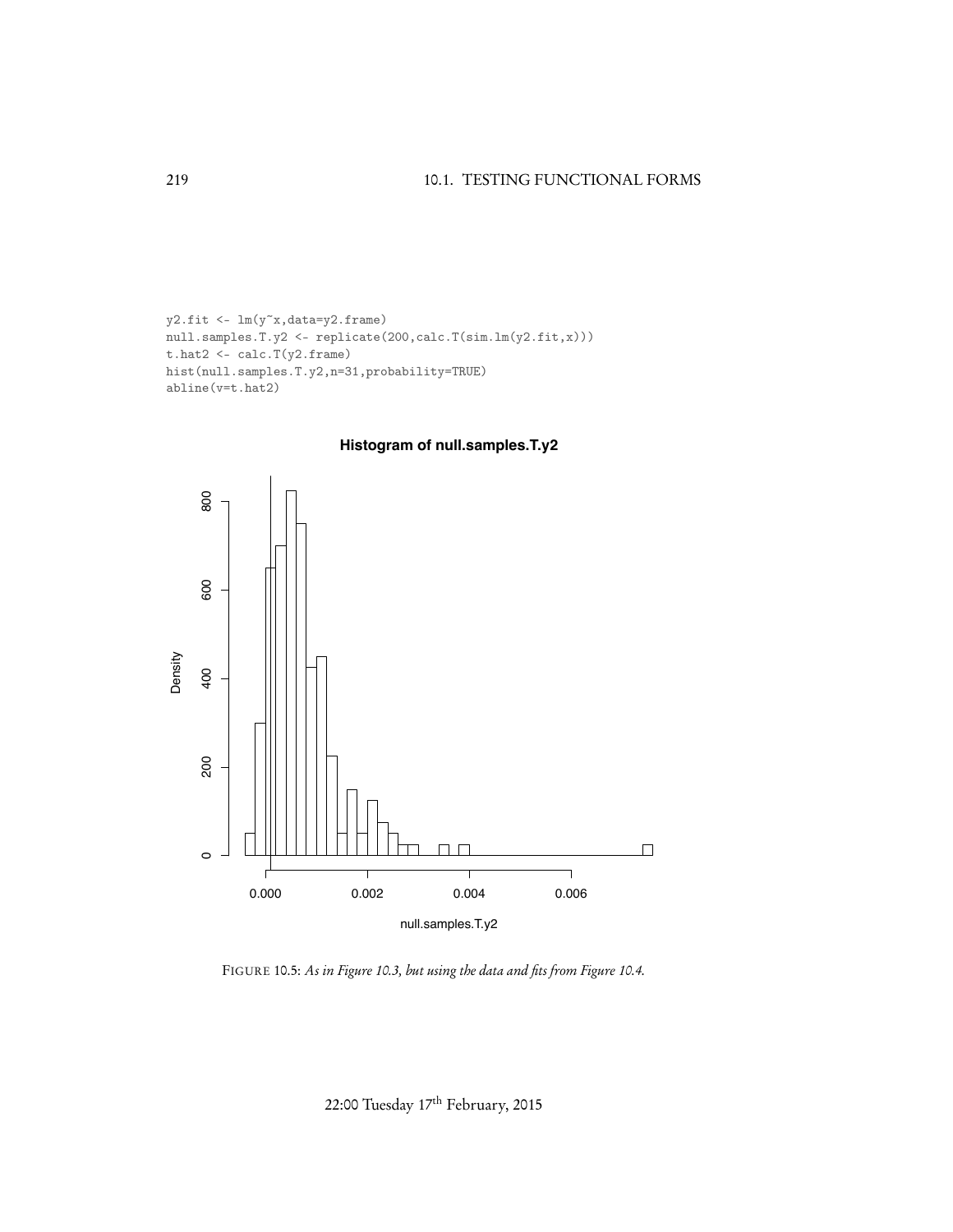vorite spline) would work. They may differ somewhat in their answers on particular cases.

Additive Alternatives For multivariate regressions, testing against a fully nonparametric alternative can be very time-consuming, as well as running up against curseof-dimensionality issues<sup>7</sup>. A compromise is to test the parametric regression against an additive model. Essentially nothing has to change.

**Testing**  $E[\hat{\epsilon}|X] = 0$  I mentioned at the beginning of the chapter that one way to test whether the parametric model is correctly specified is to test whether the residuals have expectation zero everywhere. This amounts to (i) finding the residuals by fitting the parametric model, and (ii) comparing the MSE of the "model" that they have expectation zero with a nonparametric smoothing of the residuals. We just have to be careful that we simulate from the fitted parametric model, and not just by resampling the residuals.

Stabilizing the Sampling Distribution of the Test Statistic I have just looked at the difference in MSEs. The bootstrap principle being invoked is that the sampling distribution of the test statistic, under the estimated parametric model, should be close the distribution under the true parameter value. As discussed in Chapter 6, sometimes some massaging of the test statistic helps bring these distributions closer. Some modifications to consider:

- Divide the MSE difference by an estimate of the noise  $\sigma$ .
- Divide by an estimate of the noise  $\sigma$  times the difference in degrees of freedom, using the estimated, effective degrees of freedom (§8.3.2) of the nonparametric regression.
- Use the log of the ratio in MSEs instead of the MSE difference.

Doing a double bootstrap can help you assess whether these are necessary.

<sup>7</sup>This curse manifests itself here as a loss of power in the test.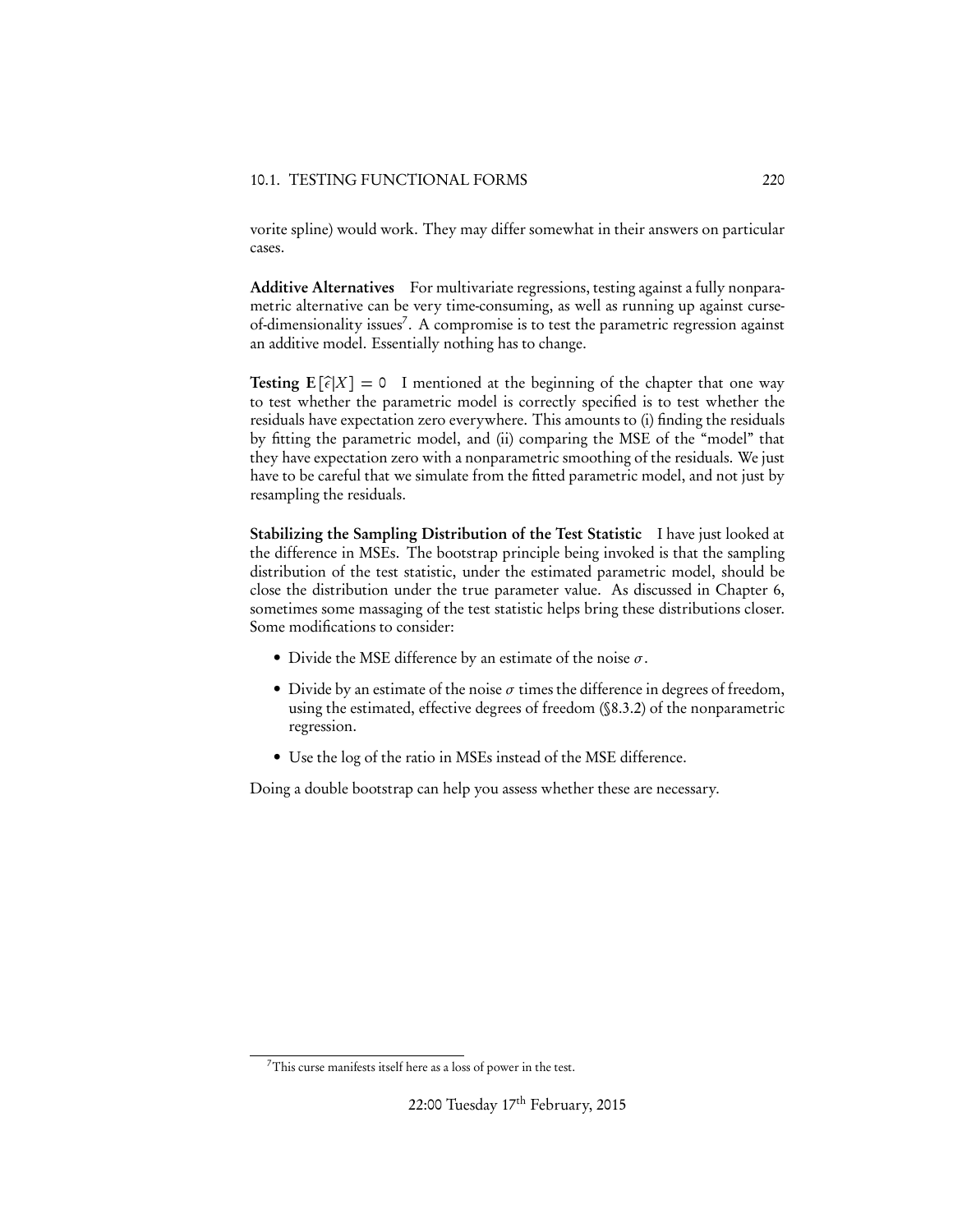#### 10.2 Why Use Parametric Models At All?

It might seem by this point that there is little point to using parametric models at all. Either our favorite parametric model is right, or it isn't. If it is right, then a consistent nonparametric estimate will eventually approximate it arbitrarily closely. If the parametric model is wrong, it will not self-correct, but the non-parametric estimate will eventually show us that the parametric model doesn't work. Either way, the parametric model seems superfluous.

There are two things wrong with this line of reasoning — two good reasons to use parametric models.

- 1. One use of statistical models, like regression models, is to connect scientific theories to data. The theories are about the mechanisms generating the data. Sometimes these hypotheses are "tight" enough to tell us what the functional form of the regression should be, or even what the distribution of noise terms should be, but still contain unknown parameters. In this case, the parameters themselves are substantively meaningful and interesting — we *don't* just care about prediction. It can be very hard to relate non-parametric smoothing curves to aspects of scientific theories in the same way.<sup>8</sup>
- 2. Even if all we care about *is* prediction accuracy, there is still the bias-variance trade-off to consider. Non-parametric smoothers will have larger variance in their predictions, at the same sample size, than correctly-specified parametric models, simply because the former are more flexible. Both models are converging on the true regression function, but the parametric model converges faster, because it searches over a more confined space. In terms of total prediction error, the parametric model's low variance plus vanishing bias beats the nonparametric smoother's larger variance plus vanishing bias. (Remember that this is part of the logic of testing parametric models in the previous section.) In the next section, we will see that this argument can actually be pushed further, to work with not-quite-correctly specified models.

Of course, both of these advantages of parametric models only obtain *if* they are well-specified. If we want to claim those advantages, we need to check the specification.

# 10.3 Why We Sometimes Want Mis-Specified Parametric Models

Low-dimensional parametric models have potentially high bias (if the real regression curve is very different from what the model posits), but low variance (because there isn't that much to estimate). Non-parametric regression models have low bias (they're flexible) but high variance (they're flexible). If the parametric model is true,

<sup>&</sup>lt;sup>8</sup>On the other hand, it is not uncommon for scientists to write down theories positing linear relationships between variables, not because they actually believe that, but because that's the only thing they know how to estimate statistically.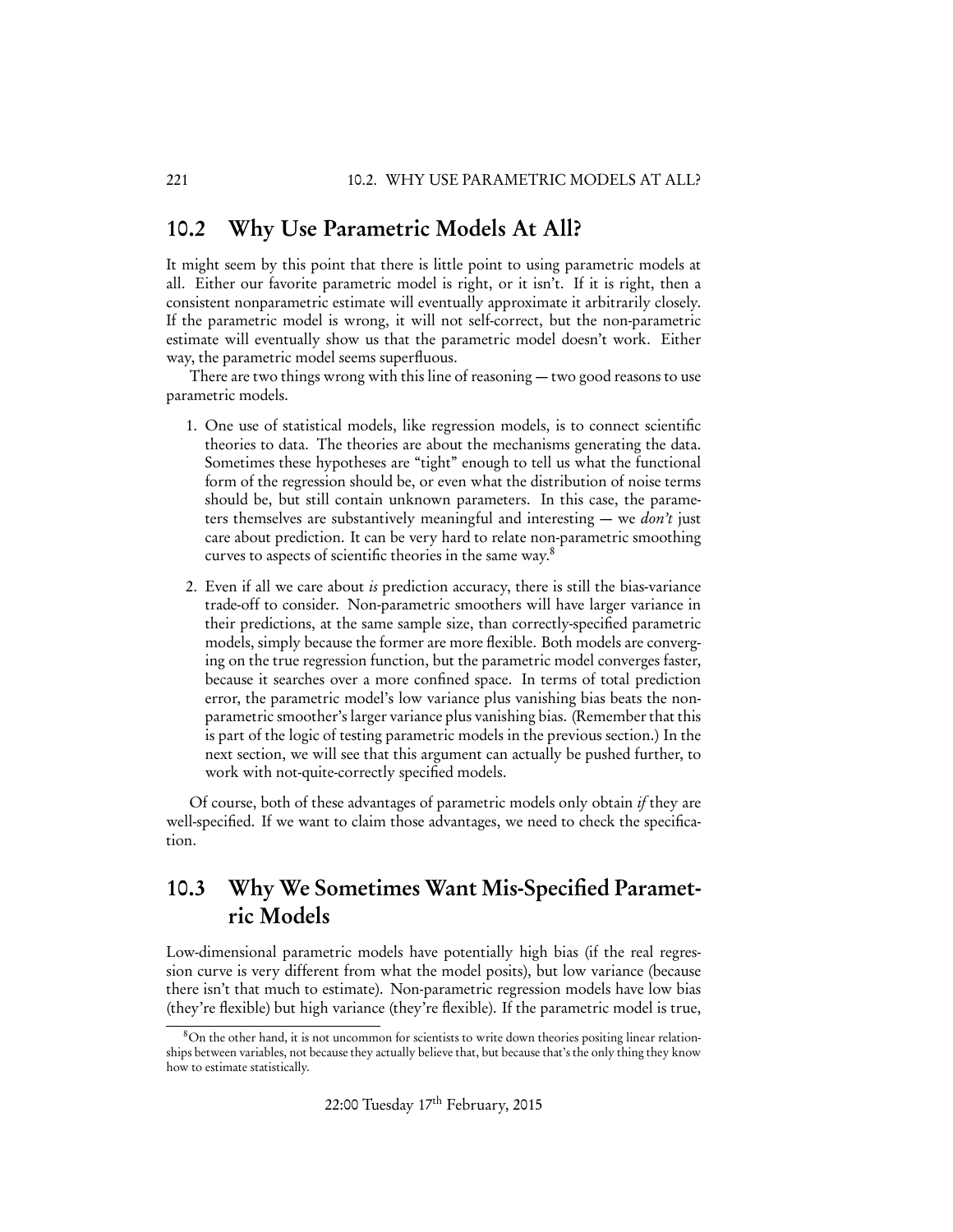10.3. WHY WE SOMETIMES WANT MIS-SPECIFIED PARAMETRIC MODELS 222

```
nearly.linear.out.of.sample = function(n) {
  # Combines simulating the true model with fitting
  # parametric model and smoother, calculating MSEs
  x=seq(from=0,to=3,length.out=n)
  y = h(x) + rnorm(n, 0, 0.15)data \leftarrow data.frame(x=x, y=y)y.new = h(x) + rnorm(n, 0, 0.15)sim.lm \leq lm(y^xx,data=data)
  lm.mse = mean((fitted(sim.lm) - y.new )^2)sim.np.bw <- npregbw(y~x,data=data)
  sim.np <- npreg(sim.np.bw)
  np.mse = mean((sim.np$mean - y.new)^2)
  mses <- c(lm.mse,np.mse)
  return(mses)
}
nearly.linear.generalization = function(n,m=100) {
  raw = replicate(m,nearly.linear.out.of.sample(n))
  reduced = rowMeans(raw)return(reduced)
}
```
CODE EXAMPLE 27: *Evaluating the out-of-sample error for the nearly-linear problem as a function of n, and evaluting the generalization error by averaging over many samples.*

it can converge *faster* than the non-parametric one. Even if the parametric model isn't quite true, a small bias plus low variance can sometimes still beat a non-parametric smoother's smaller bias and substantial variance. With enough data the non-parametric smoother will eventually over-take the mis-specified parametric model, but with small samples we might be better off embracing bias.

To illustrate, suppose that the true regression function is

$$
E[Y|X=x] = 0.2 + \frac{1}{2} \left( 1 + \frac{\sin x}{10} \right) x \tag{10.6}
$$

This is very nearly linear over small ranges — say  $x \in [0, 3]$  (Figure 10.6).

I will use the fact that I know the true model here to calculate the actual expected generalization error, by averaging over many samples (Example 27).

Figure 10.7 shows that, out to a fairly substantial sample size ( $\approx$  500), the lower bias of the non-parametric regression is systematically beaten by the lower variance of the linear model — though admittedly not by much.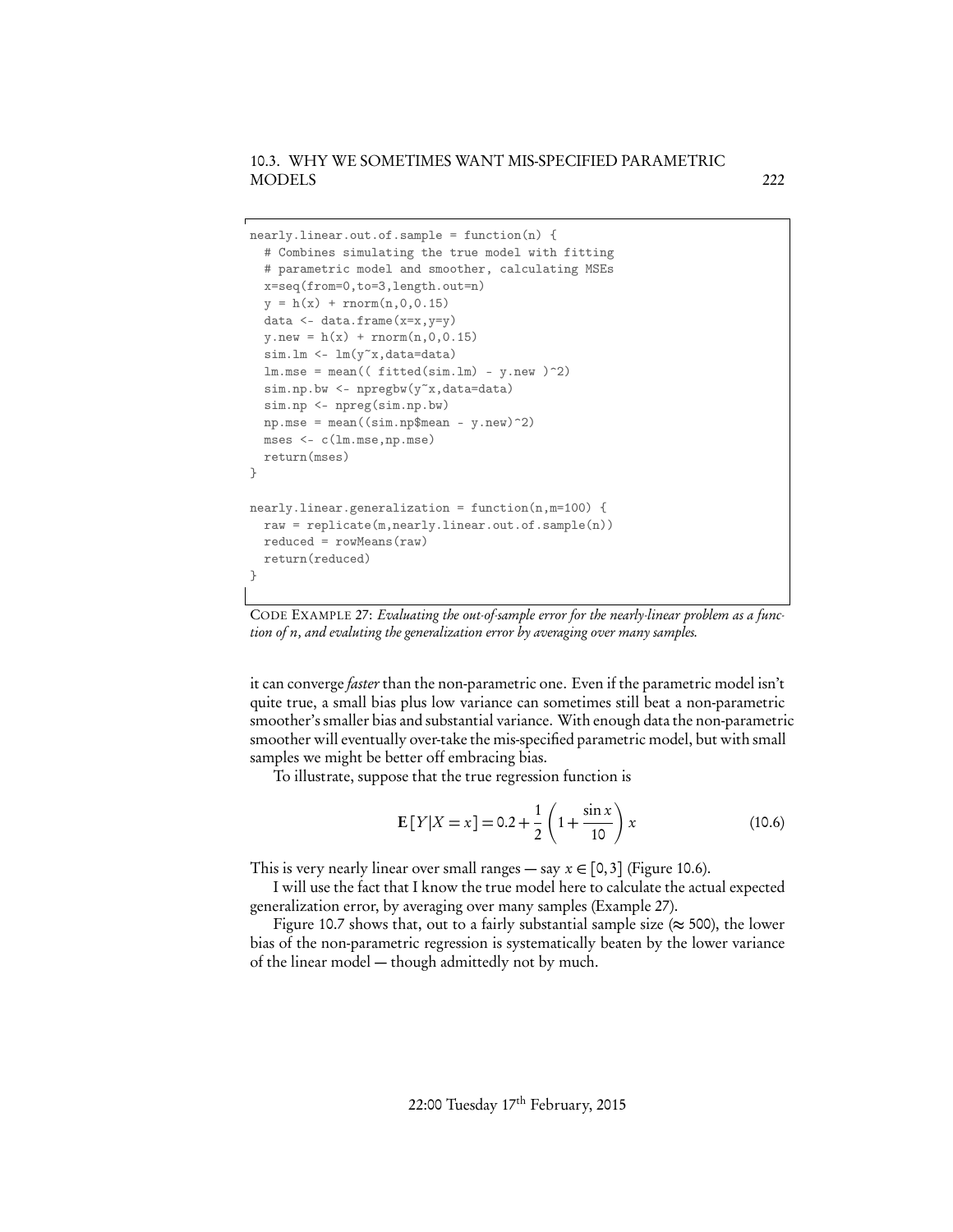h <- function(x) {  $0.2 + 0.5*(1+sin(x)/10)*x$  } curve(h(x),from=0,to=3)



FIGURE 10.6: *Graph of h*(*x*) = 0.2 +  $\frac{1}{2}$  (1 +  $\frac{\sin x}{10}$ ) *x* over [0,3].

22:00 Tuesday  $17^{\rm th}$  February, 2015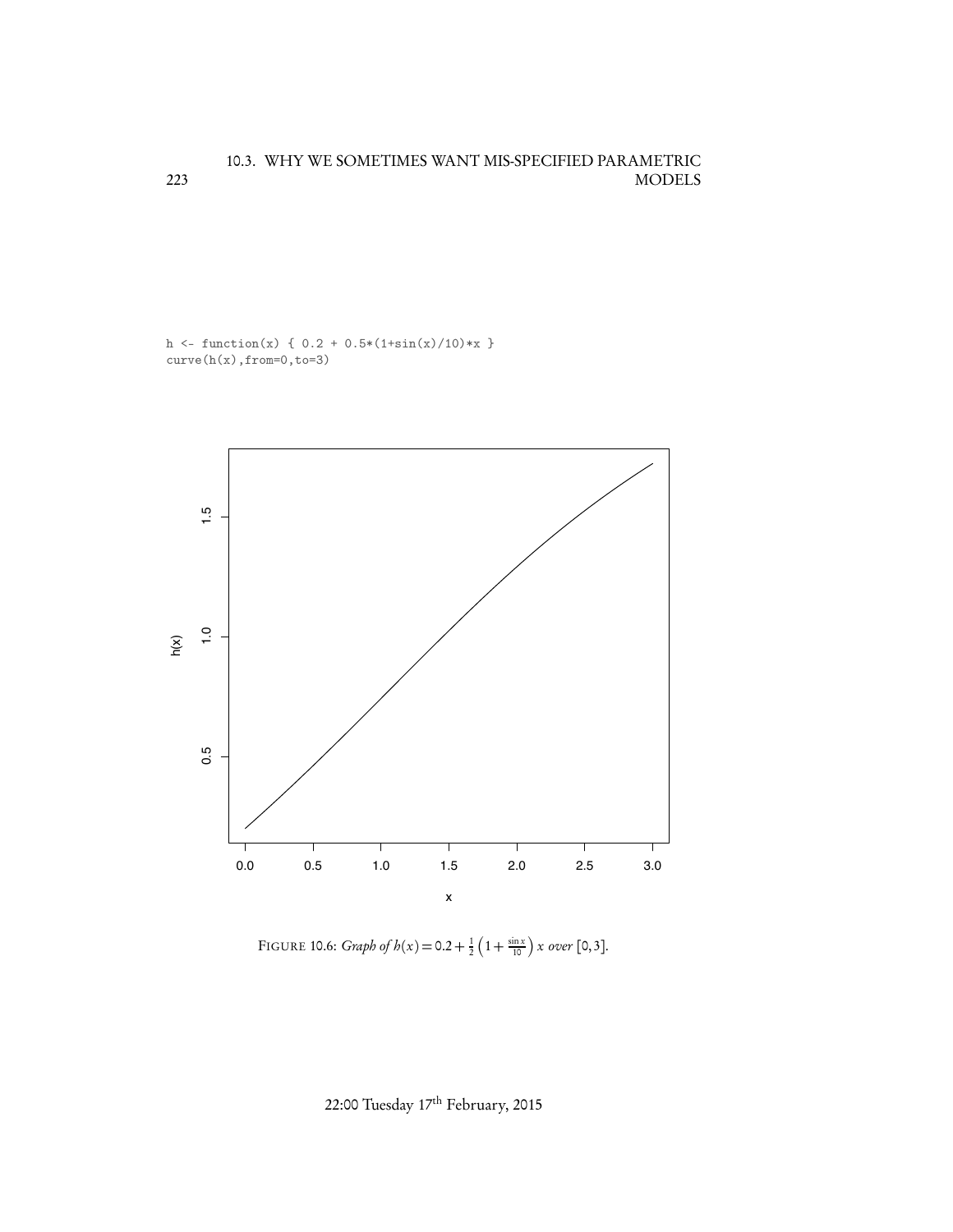#### 10.3. WHY WE SOMETIMES WANT MIS-SPECIFIED PARAMETRIC MODELS 224

sizes = c(5,10,15,20,25,30,50,100,200,500) generalizations = sapply(sizes,nearly.linear.generalization) plot(sizes,sqrt(generalizations[1,]),ylim=c(0.12,0.22),type="l", xlab="n",ylab="RMS generalization error") lines(sizes,sqrt(generalizations[2,]),lty="dashed") abline(h=0.15,col="grey")



FIGURE 10.7: *Root-mean-square generalization error for linear model (solid line) and kernel smoother (dashed line), fit to the same sample of the indicated size. The true regression curve is as in 10.6, and observations are corrupted by IID Gaussian noise with*  $\sigma = 0.15$  (grey horizontal *line). The cross-over after which the nonparametric regressor has better generalization performance happens shortly before n* = 500*.*